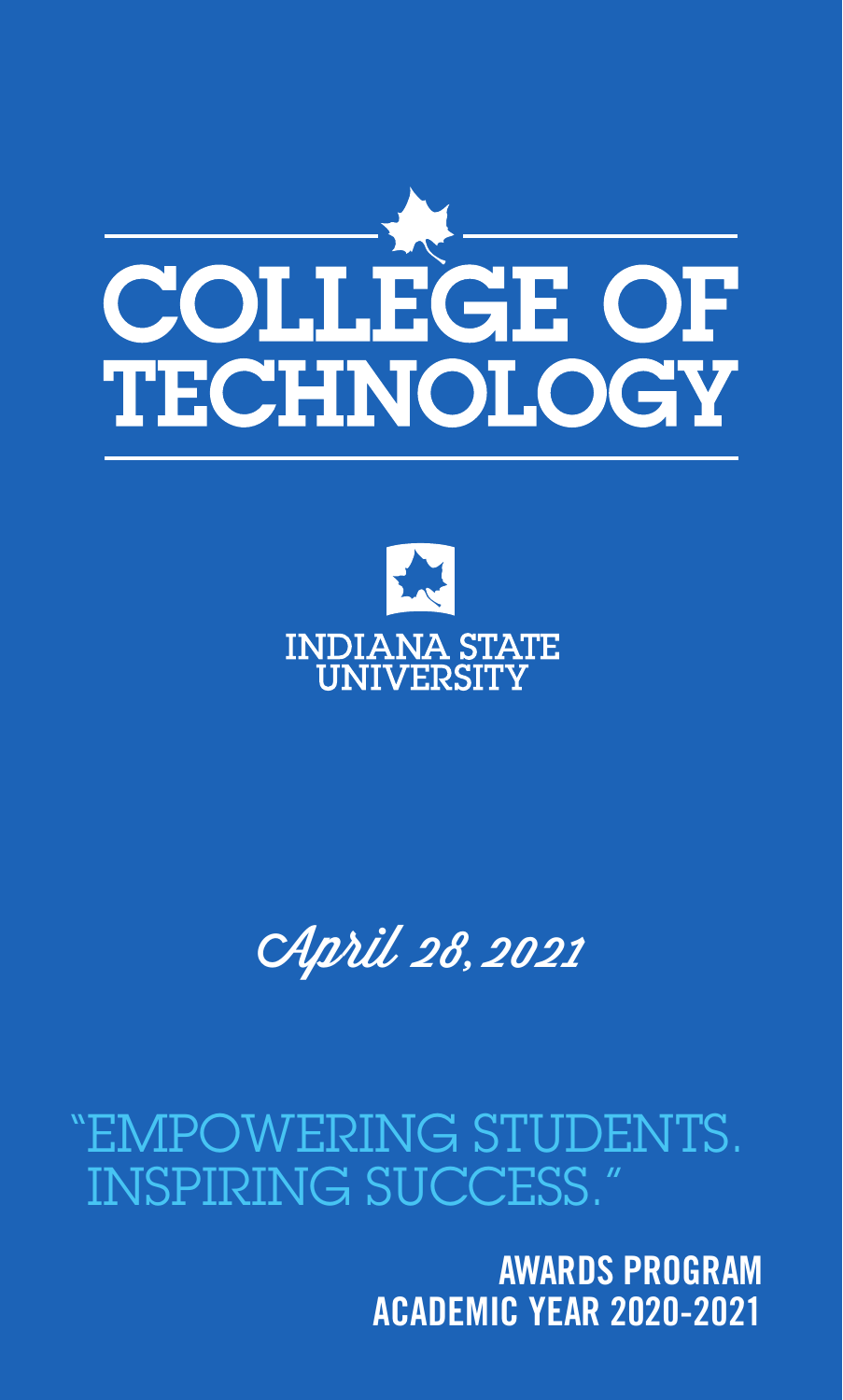Excellence in Faculty Teaching Alina Waite (HRDPT and COT Dean's Faculty Fellow)

#### Awards

Excellence in Faculty Research Michael Williamson (AETM)

Excellence in Faculty Service Brent MacDonald (BE)

Staff of the Year Award Christine Knight (AVT)

Excellence in Advising Todd Alberts (AETM)

Outstanding Community Engagement Fit for the Future Annual STEM Conference by Women in STEM Professions (WISP)

Student Organization of the Year Indiana State University Collegiate SHRM Chapter

Faculty Council Service Andy Perry (BE)

# Retiring Faculty and Staff

John Gallagher (AETM)

Connie Stateler (Student Services)

## Promotion to Full Professor

Farman Amin Moayed (BE)

Alina Waite (HRDPT and COT Dean's Faculty Fellow)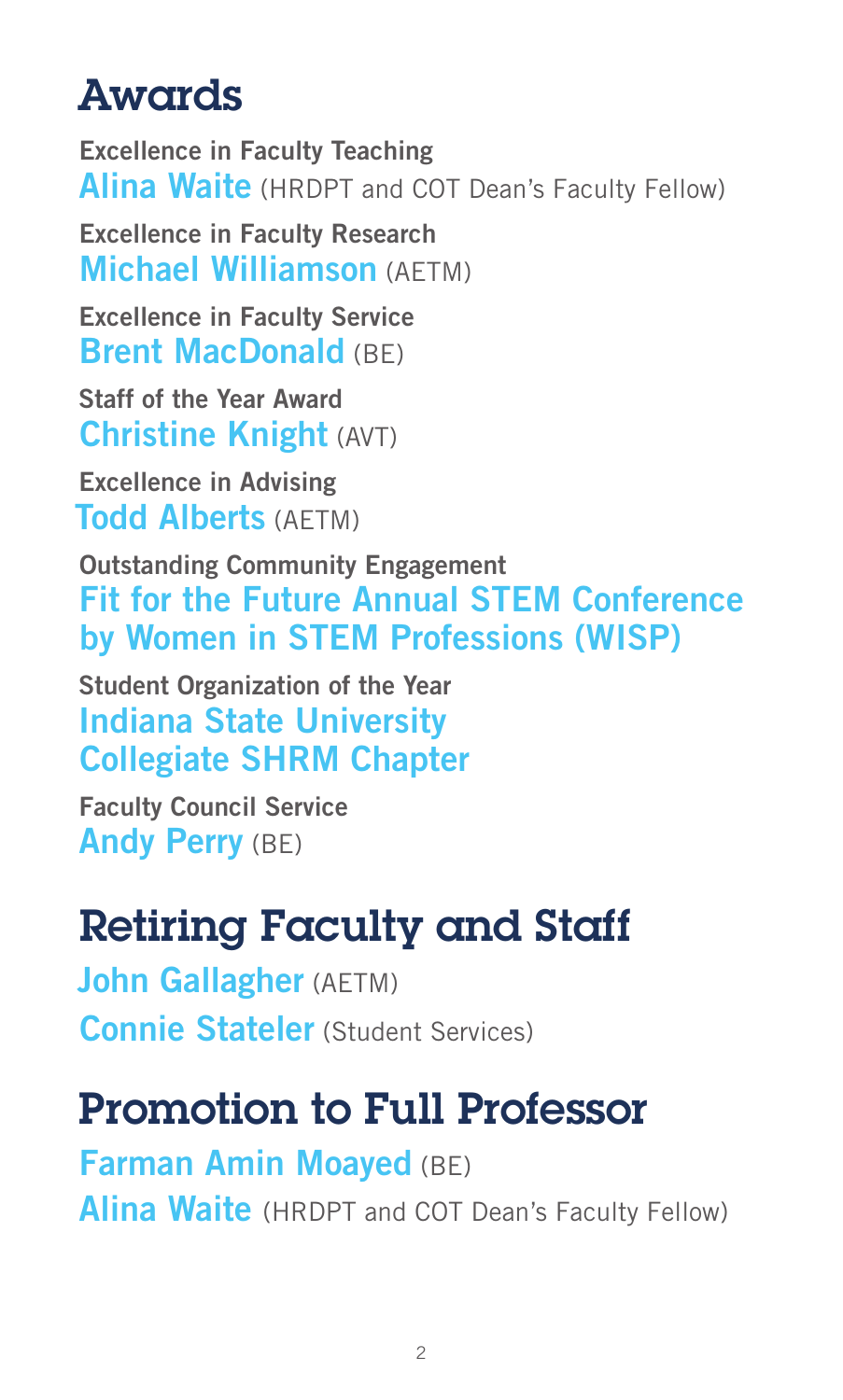#### Tenure and Promotion to Associate Professor

Brian James (AETM) **Benjamin Thomson** (AETM)

Kristina Lawyer (AETM) James McKirahan (AETM) Michael Williamson (AETM)

## Promotion to Senior Instructor

*Promotions effective 8/1/21*

## COT Leadership Team

Nesli Alp, Dean Jim Smallwood, Associate Dean Nancy Marcia, Dean's Assistant Alina Waite, HRDPT, COT Dean's Faculty Fellow Christina Cantrell, Student Services Director Stephanie Jeffers, Outreach Director Alister McLeod, AETM, Faculty Council Chair Emma Crossen, COT Development Director Randy Peters, Department Chair AETM **Troy Allen, Department Chair AVT** Farman Moayed, Department Chair BE Robert English, Interim Department Chair ECET (Spring 2021) \*Xiaolong Li, Department Chair ECET (Sabbatical Spring 2021) **Szufang Chuang, Department Chair HRDPT** Benjamin Schneller, Commander Army ROTC David Sulhoff, Commander Air Force ROTC Mehran Shahhosseini, Ph.D. Program Director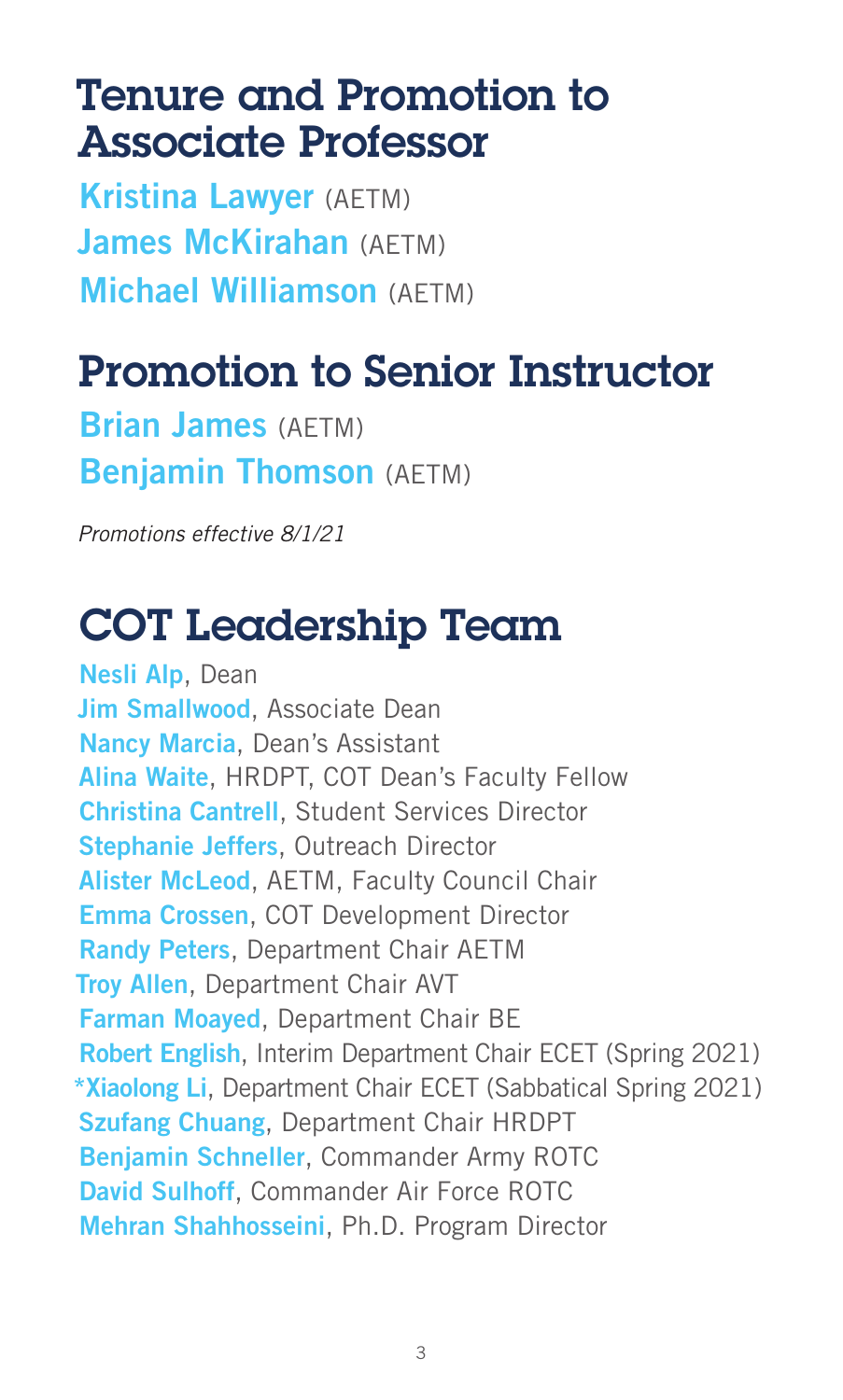## Faculty Council

#### Staff Council

Jen Hale (BE) **Secretary** 

Alister McLeod (AETM) Chair

Kara Harris (AETM) Vice Chair

Amanda Muhammad (HRDPT) *UC Dean's Faculty Fellow* Vice Secretary

Randy Peters (AETM) Parliamentarian

Sheikh Ferdous (AETM) Department Representative

Christine Knight (AVT) **Chair** 

**Nancy Marcia** (Dean's Office) **Secretary** 

Troy Allen (AVT) Department Representative

Jamie Metzinger (BE) Department Representative

Edie Wittenmyer (ECET) Department Representative

Robin 'Joyce' Robinson (HRDPT) Department Representative

Dean Nesli Alp, Administrative Representative



John Gallagher (AETM)

Judy Johnson (BE)

**Bill Croft (BE Academic Advisor)** 

Ann Mitchell (ECET)

Viola Ellis (HRDPT)

Elaine Ross (Air Force ROTC) **Cathy Nutter** (Flight Academy) Mark Clauss (Dean's Office) Stephanie Jeffers (Dean's Office) Marti Mix (Dean's Office) Christina Cantrell (Student Services) Karen Dakic (Student Services) Connie Stateler (Student Services)